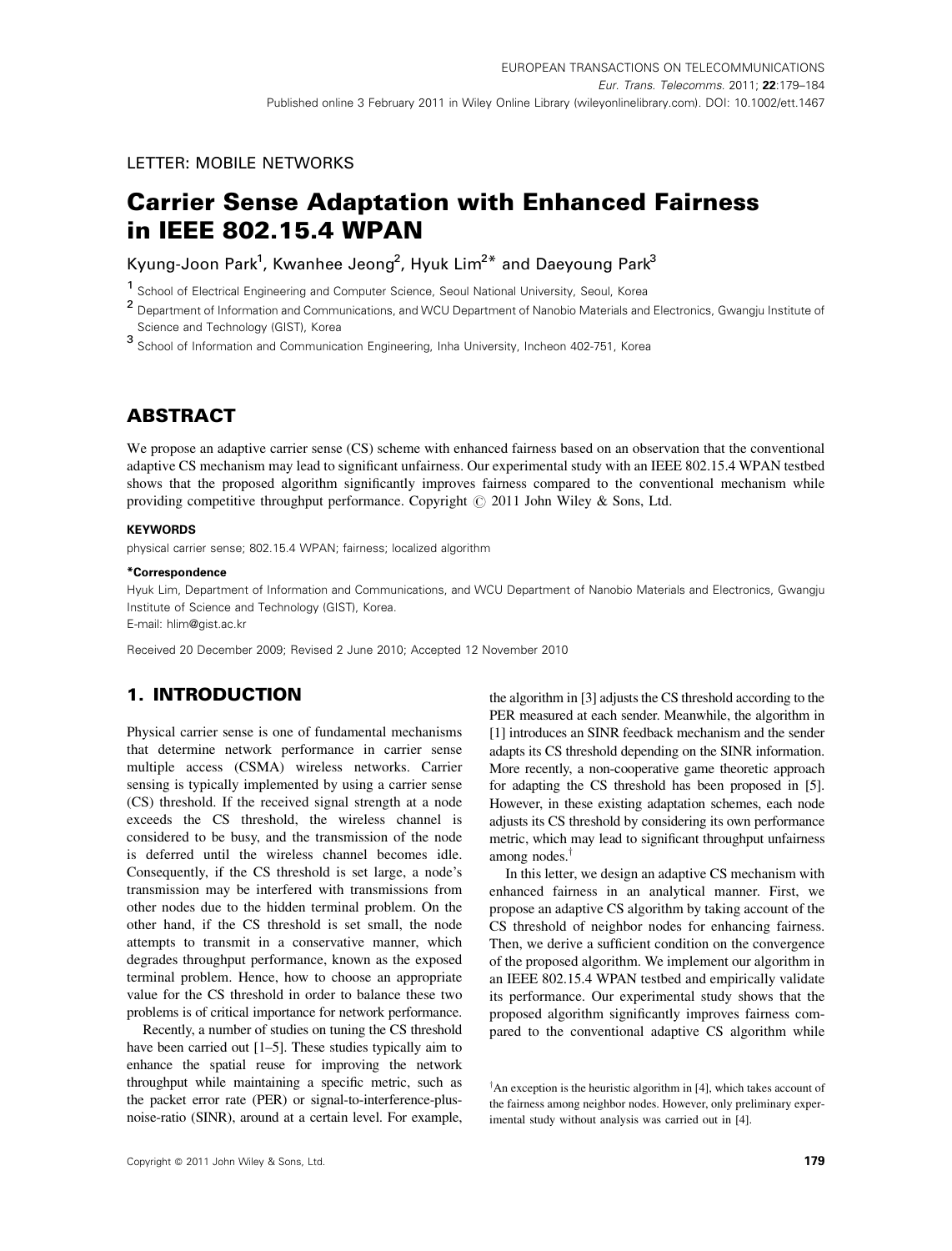maintaining the competitive throughput improvement over the standard IEEE 802.15.4 MAC.

# 2. UNFAIRNESS OF THE CONVENTIONAL ADAPTIVE CARRIER SENSE MECHANISM

As an illustrative example, we implement a PER-based CS adaptation scheme in Reference [3] and perform an experiment with our testbed in Figure 2(a) and the 6-pair topology in Figure 2(b). Note that a detailed description on the testbed configuration is given in Section V. The adaptation rule for the conventional PER-based scheme can be described as follows:

$$
x_i(t+1) = \begin{cases} \max(x_i(t) - \delta, x_{min}), & \text{if } q_i > q_{max}^t\\ \min(x_i(t) + \delta, x_{max}), & \text{if } q_i < q_{min}^t\\ x_i(t), & \text{otherwise,} \end{cases} \tag{1}
$$

where  $x_i$  is the CS threshold of node i,  $x_{min}$  and  $x_{max}$  are the minimum/maximum CS thresholds,  $q_i$  is the PER measured by node *i*,  $q_{min}^t$  and  $q_{max}^t$  are the target minimum/maximum PERs, and  $\delta$  is the step size.

As shown in Figure 1, the CS thresholds of node 19 and 27 saturate to  $x_{\text{max}}$  (= -45 dBm) while those of others to  $x_{\text{min}}$  (= -98 dBm), which can be explained as follows: Once the thresholds of certain nodes become large, those nodes occupy the wireless channel excessively, and other nodes gradually lose their channel access opportunities. Eventually, their CS thresholds converge to  $x_{\min}$ , resulting in severe throughput unfairness. In summary, the conventional PER-based CS adaptation mechanism may lead to severe throughput unfairness while improving the aggregate network throughput by sacrificing the throughput of certain nodes. Consequently, it is of critical importance to develop an adaptive CS mechanism with enhanced fairness.



Figure 1. Time traces of the CS threshold for the PER-based adaptive mechanism [4].

# 3. NETWORK MODEL

Consider a CSMA-based WPAN of N nodes, denoted by  $\mathcal{N} = \{1, \cdots, N\}$ . For a given node  $i \in \mathcal{N}$ , let  $r(i) \in \mathcal{N}$  denote the corresponding receiver. Let  $P_i$  denote the transmit power of node  $i$ , then the received power at  $r(i)$  can be expressed as  $P_{r(i)} = G_{r(i),i}F_{r(i),i}P_i$ , where  $G_{r(i),i}$  and  $F_{r(i),i}$ respectively represent the path loss and the Rayleigh fading from sender *i* to receiver  $r(i)$ , which is a widely used model for wireless channel environments [6]. Let  $\tau_i$  denote the channel access probability of node i. As the magnitude of Rayleigh fading,  $F_{r(i),i}$  is independent across nodes, and is exponentially distributed with unit mean. Here, we assume that the interference from other senders is much larger than the ambient noise, and thus do not take into account the noise in our analysis.

As a necessary condition for receiver  $r(i)$  to correctly decode the symbols, we introduce a receive sensitivity constraint that the expected value of  $P_{r(i)}$  is larger than or equal to the receive sensitivity of  $r(i)$ , denoted by  $\gamma_{r(i)}$ , i.e.,

$$
\mathbb{E}[P_{r(i)}] = G_{r(i),i} P_i \ge \gamma_{r(i)}.\tag{2}
$$

Furthermore, for a successful transmission, the received power  $P_{r(i)}$  should be large enough so that the interference from other nodes does not prevent the receiver from correctly decoding the symbols of node  $i$ . This condition can be usually expressed as

$$
\text{SINR}_{r(i)} = \frac{P_{r(i)}}{I_{r(i)}} \ge \beta_{r(i)},\tag{3}
$$

where  $I_{r(i)} = \sum_{j \neq i} G_{r(i),j} F_{r(i),j} P_j$ , and  $\beta_{r(i)}$  is called the SINR threshold of receiver  $r(i)$ .

Let  $x_i$  denote the CS threshold of node *i*. If the signal strength perceived at node  $i$  is larger/smaller than  $x_i$ , the channel is considered busy/idle by node i. For a given node i, let  $S_i(x_i)$  denote the carrier sense set of node i, which is defined as  $S_i(x_i) = \{j | G_{i,j} F_{i,j} P_j \ge x_i\}$ . Hence, node *i* will be silenced if any node in  $S_i(x_i)$  transmits. In a similar manner, let  $L_i$  denote the silence set of node  $i$ , which is defined as  $L_i = \{j | G_{j,i} F_{j,i} P_i \ge x_j\}$ . Thus, every node  $j \in L_i$ will be silenced when node  $i$  transmits.

### 4. ADAPTIVE CARRIER SENSE WITH ENHANCED FAIRNESS

#### 4.1. Algorithm Description

We propose an adaptive CS update scheme with enhanced fairness. The proposed algorithm consists of two steps: First, each node calculates its CS threshold in order to iteratively minimize its cost function (which will be defined later in this section). Second, in order to prevent severe unfairness among nodes, the actual CS threshold of each node in the next iteration is computed as a weighted sum of the value obtained in the first step and the average CS threshold of neighbor nodes.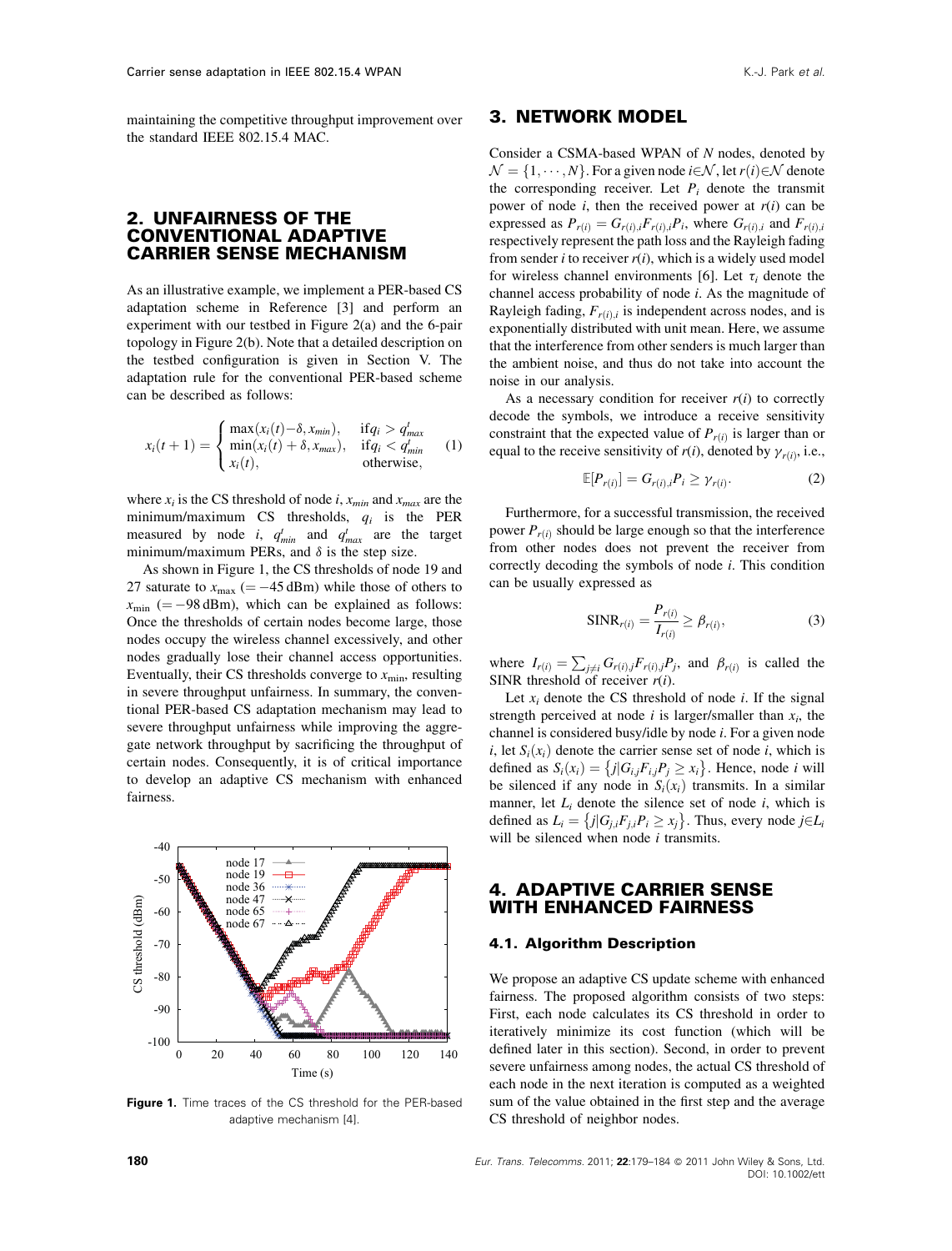

(a) IEEE  $802.15.4$  WPAN platform.



(b) Illustration of experimental topologies.

Figure 2. IEEE 802.15.4 WPAN testbed and the experimental topologies. (a) IEEE 802.15.4 WPAN platform. (b) Illustration of experimental topologies.

For each node i, increase in its CS threshold  $x_i$  will result in increased interference to its neighbors because, with increased  $x_i$ , node *i* will access the channel more frequently by caring less for other nodes. Hence, it is reasonable to impose a penalty to node i for increasing its CS threshold. We adopt a quadratic pricing function  $P_i(x_i) = v_i x_i^2/2$  for each node  $i$ , which is twice continuously differentiable, increasing and uniformly strictly convex in  $x_i$ <sup> $\ddagger$ </sup>

Furthermore, we introduce a utility function  $U_i(x_i, \mathbf{x}_{-i}) :=$  $x_{min}^{x_i} [q_i^t - q_i(\xi, \mathbf{x}_{-i})] d\xi$  based on a target PER  $q_i^t$  for each node *i*, where  $\mathbf{x}_{-i} := (x_1, \dots, x_{i-1}, x_{i+1}, \dots, x_N)$ . With the above utility function  $U_i(\mathbf{x})$ , we have  $\partial U_i(\mathbf{x})/\partial x_i =$  $q_i^t - q_i(\mathbf{x})$  and  $\frac{\partial^2 U_i(\mathbf{x})}{\partial x_i^2} = -\frac{\partial q_i(\mathbf{x})}{\partial x_i} < 0$  because  $q_i(\mathbf{x})$  is increasing in  $x_i$  for given  $\mathbf{x}_{-i}$ . Thus, for given

<sup>‡</sup>Since the relation between the pricing function and network performance is very complex, it is generally difficult to find an optimal pricing function. Thus, we adopt a quadratic pricing function parameterized by  $v_i$ . The choice of other structures is a subject of future work.

 $\mathbf{x}_{-i}$ ,  $U_i(x_i, \mathbf{x}_{-i})$  is concave in  $x_i$  and attains its maximum when  $q_i = q_i^t$ . Hence, by maximizing  $U_i(\mathbf{x})$ , the PER of node *i* can be maintained around the target PER of  $q_i^t$ .

With the above definitions of the pricing function  $P_i$  and the utility function  $U_i$ , a reasonable control algorithm for the CS threshold should make each node  $i$  try to minimize its penalty  $P_i$  while maximizing its utility  $U_i$ . Hence, if we adopt  $J_i(x_i, \mathbf{x}_{-i}) := P_i(x_i) - U_i(\mathbf{x})$  as the overall cost function of node  $i$ , each node needs to solve the following minimization problem:

$$
\min_{x_i \in [x_{min}, x_{max}]} J_i(x_i, \mathbf{x}_{-i}), \forall i \in \mathcal{N}.
$$
 (4)

Now, consider the following discrete-time update algorithm:

$$
y_i(t+1) = x_i(t) - \lambda_i \frac{\partial J_i(\mathbf{x})}{\partial x_i}
$$
  
=  $x_i(t) - \lambda_i [v_i x_i - (q_i^t - q_i(\mathbf{x}))],$  (5)

Eur. Trans. Telecomms. 2011; 22:179-184 @ 2011 John Wiley & Sons, Ltd. DOI: 10.1002/ett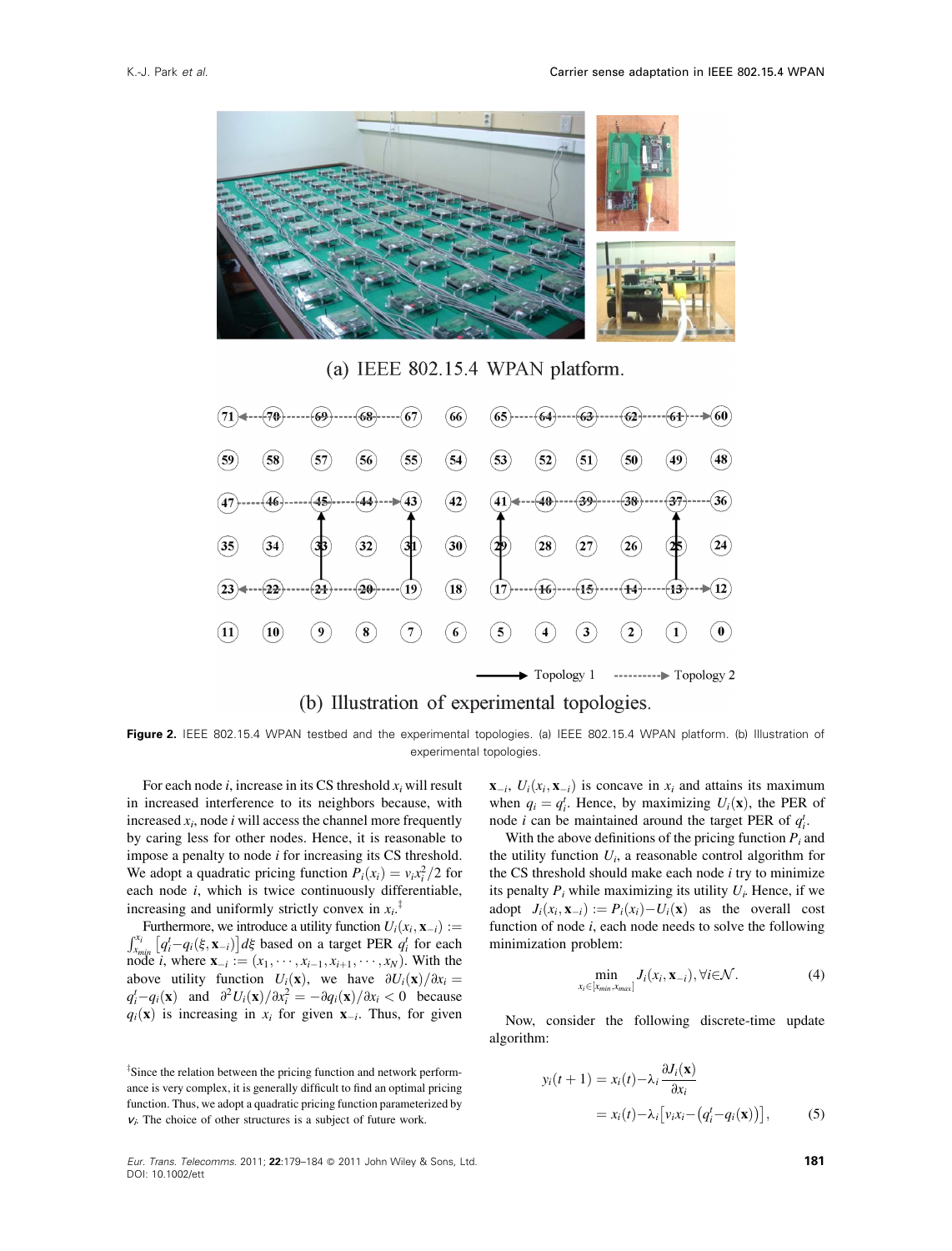where  $t = 1, 2, \cdots$  denotes the update time instant, and  $\lambda_i$  is the step size. If we let  $y_i(t + 1) \equiv x_i(t + 1)$ , the algorithm (5) will correspond to a gradient update algorithm for solving (4), which might be sufficient for improving the overall network throughput over the standard CSMA. However, (5) lacks a consideration on fairness among nodes. Hence, in order to enhance the fairness performance, we introduce an additional step of taking a weighted sum of the average CS threshold of neighbors. First, for every update interval of T, each sender broadcasts its current CS threshold to neighboring nodes, and then computes the average value of neighbors' CS thresholds as follows:

$$
x_{-i}^{avg}(t) = \frac{\sum_{j \in \mathcal{N}_i} x_j(t)}{|\mathcal{N}_i|},\tag{6}
$$

where  $\mathcal{N}_i$  is the set of node *i*'s neighbors that broadcast their CS threshold for the time interval of  $[tT, (t + 1)T)$ . Finally, the CS threshold  $x_i$  is updated as a weighted sum of  $y_i$  in (5) and  $x_{-i}^{avg}$  in (6) as follows:

$$
x_i(t+1) = \alpha y_i(t+1) + (1-\alpha)x_{-i}^{\alpha y} (t), \tag{7}
$$

where  $\alpha$  is the weight factor ( $0 < \alpha \leq 1$ ). The overall update algorithm for the CS threshold is described in Algorithm 1.

Algorithm 1 Proposed algorithm for adapting the carrier sense threshold with enhanced fairness.

1: Reset timer  $t$ 2:  $N_t \leftarrow 0$  and  $N_f \leftarrow 0$ 3: Initialize  $\mathcal{N}_i$  as an empty array  $4:$  $5:$ while  $t < T$  do if node i transmits then  $6<sup>1</sup>$  $N_t \leftarrow N_t + 1$  $7:$ if transmission fails then  $\mathbf{R}$  $N_f \leftarrow N_f + 1$ <br>end if  $Q<sub>2</sub>$  $10<sup>1</sup>$  $11$ end if  $12$  $13:$  $\frac{1}{j}$ : node *i*'s neighboring node if j not in the array  $\mathcal{N}_i$  then  $14:$  $15:$ append  $(j, x_j)$  to array  $\mathcal{N}_i$  $16:$ end if 17: end while  $18:$ 19:  $q_i \leftarrow N_f/N_t$ <br>
20:  $x_{-i}^{\alpha v g} \leftarrow \sum_{j \in \mathcal{N}_i} x_j / |\mathcal{N}_i|$ <br>
21:  $y_i \leftarrow x_i - \lambda_i [v_i x_i - (q_i^t - q_i)]$ <br>
22:  $x_i \leftarrow \alpha y_i + (1 - \alpha) x_{-i}^{\alpha v g}$ 

#### 4.2. Convergence of the Proposed Algorithm

Now, we derive a sufficient condition on the convergence of the proposed algorithm as follows:

Proposition 1 Algorithm *1* converges if

$$
\lambda_i < \frac{e(1-\tau_{max})x_{min}}{e(1-\tau_{max})v_{max}x_{min} + K\tau_{max}|\mathcal{N}_i|},
$$
\n
$$
v_i > \frac{K\tau_{max}|\mathcal{N}_i|}{ex_{min}}, \forall i \in \mathcal{N},
$$

where  $v_{max} := \max_i v_i$ ,  $\tau_{max} := \max_i \tau_i$ ,  $K = \ln(1 + \beta_{max})$  $P_{max}/\gamma_{min}$ ),  $\beta_{max} = \max_i \beta_{r(i)}, \gamma_{min} = \min_i \gamma_{r(i)}$ , and P<sub>max</sub> is the maximum transmit power.

*Proof.* By incorporating (5) and (6) with (7), we have

$$
x_i(t+1) = \alpha \left[ x_i(t) - \lambda_i \frac{\partial J_i(\mathbf{x})}{\partial x_i} \right] + \frac{(1-\alpha) \sum_{j \in \mathcal{N}_i} x_j(t)}{|\mathcal{N}_i|}
$$
  
=  $x_i(t) - \lambda_i f_i(\mathbf{x}), \forall i \in \mathcal{N},$  (8)

where  $f_i(\mathbf{x}) := \alpha \partial J_i(\mathbf{x}) / \partial x_i + (1-\alpha)(x_i(t) - \sum_{j \in \mathcal{N}_i} x_j(t) / \partial x_j)$  $|\mathcal{N}_i|/\lambda_i$ . Now, we use the result in [7,Proposition 1.11 p. 194] to prove the convergence of (8). First, we derive a sufficient condition on the step size  $\lambda_i$ . For the convergence of (8),  $\lambda_i$  should satisfy  $0 < \lambda_i < 1/M$  where M is a positive constant such that  $\partial f_i(\mathbf{x})/\partial x_i \leq M$ ,  $\forall x, i$ . With some algebraic manipulation, an equivalent condition can be easily obtained as  $0 < \lambda_i < 1/M'$ , where M' is a positive constant such that  $\partial^2 J_i(\mathbf{x})/\partial x_i^2 \leq M', \forall x, i$ . Let  $q_i(\mathbf{x})$  denote the collision probability of node  $i$ . Then, we have  $q_i(\mathbf{x}) = P\Big[P_{r(i)}/\sum_{k \in \Gamma_i(\mathbf{x})} G_{r(i),k}P_kF_k < \beta_{r(i)}\Big]$ , where  $\Gamma_i(\mathbf{x})$ denotes the set of nodes that concurrently transmits with node *i*. A node concurrently transmits with node *i* either if its transmission has been sensed by node i or if it has not sensed node *i*'s transmission and attempts to transmit. Hence, by using the outage probability expression in [8] and bounding  $G_{r(i),i}P_i$  by (2), after some algebraic manipulation, we can obtain an upper bound for  $\partial q_i(\mathbf{x})/\partial x_i$  as follows.

$$
\frac{\partial q_i(\mathbf{x})}{\partial x_i} \le \frac{K\tau_{max}|\mathcal{N}_i|}{e(1-\tau_{max})x_{min}},
$$
\n(9)

where  $K = \ln(1 + \beta_{max}P_{max}/\gamma_{min})$ ,  $\beta_{max} = \max_i \beta_{r(i)}$ , and  $\gamma_{min} = \min_i \gamma_{r(i)}$ . Hence, from (9), we have the following upper bound:  $\frac{\partial^2 J_i(\mathbf{x})}{\partial x_i^2} \le v_{max} + K \tau_{max} |\mathcal{N}_i|/$  $[e(1-\tau_{max})x_{min}]$ , where  $v_{max} = \max_i v_i$ . Thus, the step size  $\lambda_i$  should satisfy

$$
0 < \lambda_i < \frac{e(1-\tau_{max})x_{min}}{e(1-\tau_{max})v_{max}x_{min} + K\tau_{max}|\mathcal{N}_i|}.
$$

In a similar manner, the condition  $\partial f_i(\mathbf{x})/\partial x_i > \sum_{j\neq i} |\partial f_i(\mathbf{x})/\partial x_j|$  in [7,Proposition 1.11 p. 194] is satisfied if  $v_i > K \tau_{max} |\mathcal{N}_i|/(e x_{min})$ .

### 5. EXPERIMENTAL RESULTS

In this section, we carry out an experimental study to compare the performance of the proposed algorithm with those of the standard IEEE 802.15.4 MAC and the conventional PER-based algorithm.

#### 5.1. Testbed Setup

Figure 2 shows our testbed configured composed of IEEE 802.15.4-compliant MICAz motes with CC2420 and the experimental topologies. In our experimental study, we consider two network topologies, i.e., 4 and 6 sender–

182 Eur. Trans. Telecomms. 2011; 22:179–184 2011 John Wiley & Sons, Ltd. DOI: 10.1002/ett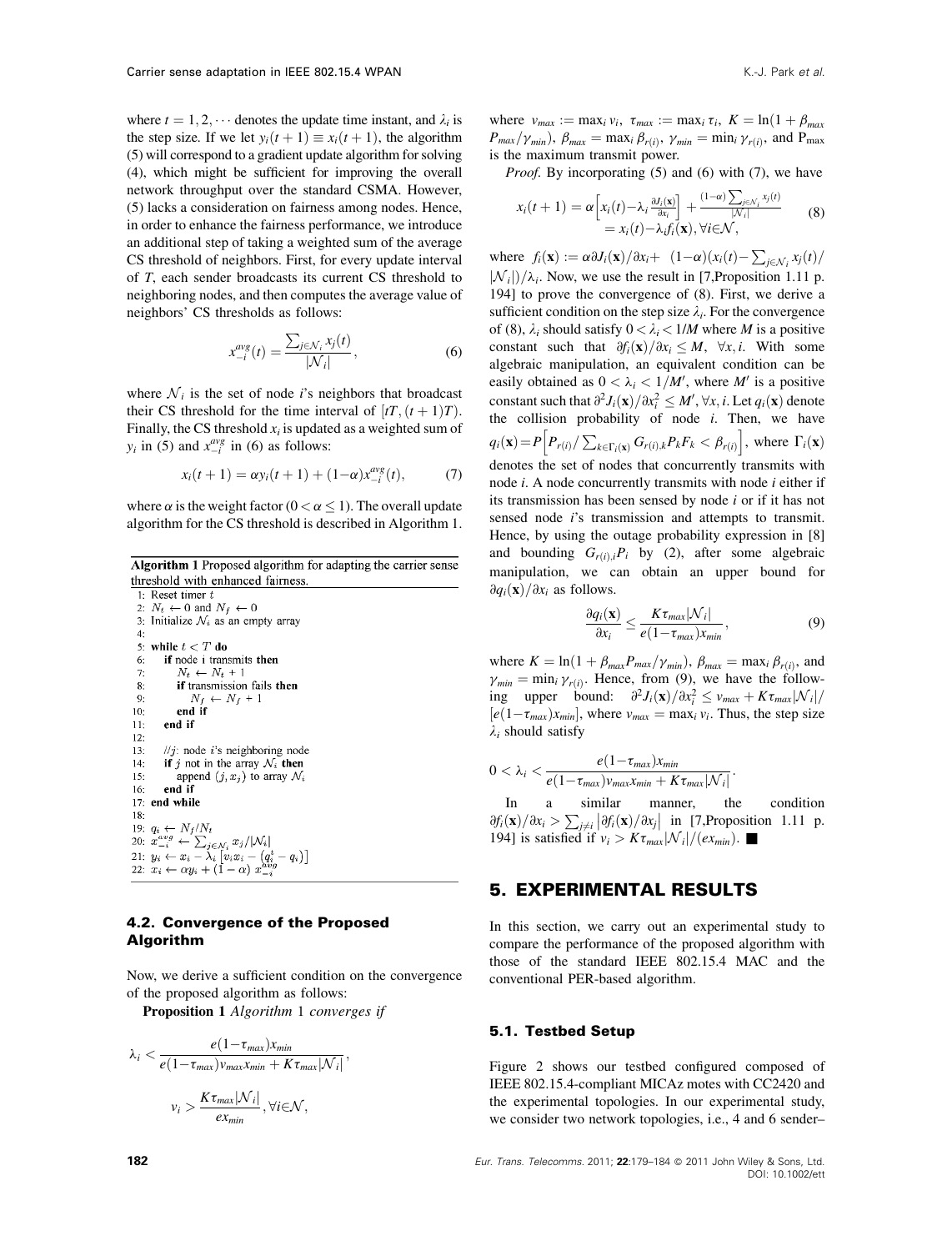

Figure 3. Throughput and fairness performance comparison between the proposed algorithm, PER-based algorithm [3], and standard 802.15.4 MAC. (a) Aggregate throughput for 4 sender-receiver pairs. (b) Jain's fairness index for 4 sender-receiver pairs.

receiver pairs as shown in Figure 2(b), where each sender generates UDP traffic with 80 Kb/s. Finally, the sampling time T and the weight factor  $\alpha$  in Algorithm 1 are set to 1 s and 0.7, respectively.

#### 5.2. Performance Evaluation of the Proposed Algorithm

We carry out an experimental study for comparing the aggregate throughput and the fairness performance between the standard IEEE 802.15.4 MAC, the PERbased algorithm in Reference [3], and the proposed algorithm. First, we investigate the case of 4 sender– receiver pairs. As we can see in Figure 3(a), the throughput performance of the IEEE 802.15.4 MAC heavily depends on the initial assignment of the CS threshold. For example, when the initial CS threshold is set to  $-88$  dBm, the aggregate throughput is approximately 6 Mb/s, which is comparable to those achieved by other two schemes. On the other hand, for the other values, the throughput performance of the standard IEEE 802.15.4 MAC significantly deteriorates. In the meantime, the PER-based algorithm and the proposed one show similar



Figure 4. Time traces of the CS threshold for the proposed algorithm.

Eur. Trans. Telecomms. 2011; 22:179-184 @ 2011 John Wiley & Sons, Ltd. DOI: 10.1002/ett

throughput performance. However, if we look into the fairness performance in Figure 3(b), we can easily observe that the proposed algorithm gives significantly better fairness performance than the PER-based mechanism. Consequently, we can conclude from Figure 3 that the proposed algorithm can adaptively tune the CS threshold of each node with promising throughput and fairness. It should be noted that a proper value for the CS threshold for a given network environment is not available in advance, which supports the importance of developing an adaptive algorithm such as ours.

In order to investigate the temporal behaviour of the CS threshold with the proposed algorithm, the time traces of the CS threshold for 6 sender–receiver pairs are given in Figure 4. Under the proposed algorithm, unlike the PER-based algorithm as shown in Figure 1, none of the CS thresholds are saturated to  $x_{\text{min}}$  (= -98 dBm) or  $x_{\text{max}}$  $(=-45$  dBm). Instead, every CS threshold remains in a reasonable range of  $[-97, -90]$  dBm. Hence, it can be verified that the CS threshold of each node converges to an appropriate value without severe unfairness and bandwidth starvation of certain nodes.

## 6. CONCLUSIONS

We have proposed an adaptive CS scheme with enhanced fairness. We have derived a sufficient condition on the convergence of the proposed algorithm. Then, through an experimental study, we have shown that the proposed algorithm can significantly improve fairness while retaining competitive throughput compared to the conventional adaptive scheme.

# ACKNOWLEDGEMENTS

This work was supported in part by the Korea National Research Foundation (NRF) Grant (K20901000004- 09E0100-00410), by the IT R&D programme of MKE/ KCC/KEIT (KI002061), and by the Center for Distributed Sensor Network at GIST.